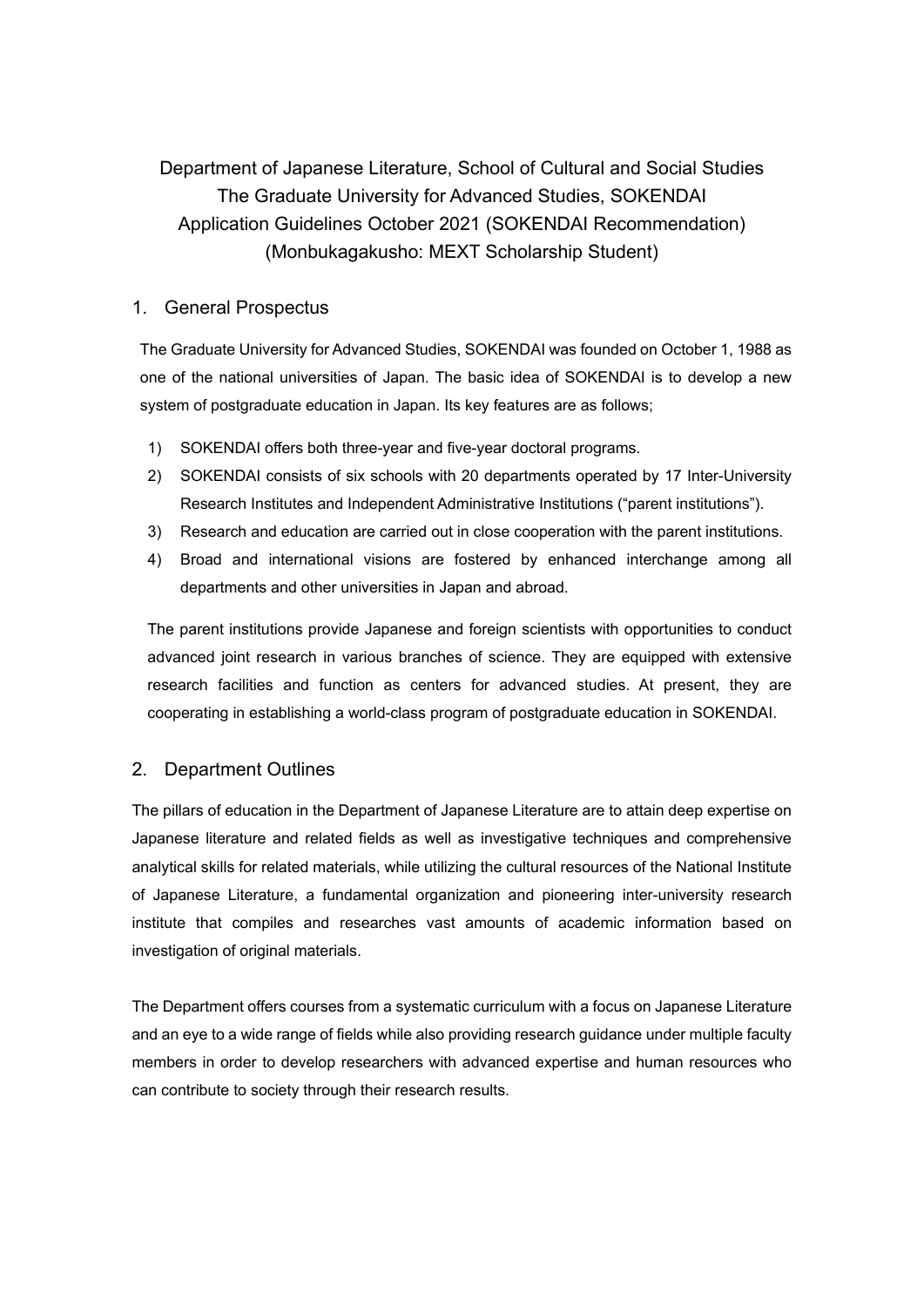# 3. Doctor's Degree Requirements

Doctor of Philosophy shall be conferred to students who have satisfied the requirements of their respective program as prescribed below.

[Three-year doctoral program]

 Students must be enrolled in SOKENDAI for at least three years; additionally, they must earn the necessary credits, receive necessary research guidance, and pass the examination for a doctoral thesis. Students who are recognized as having achieved significant progress may be able to graduate in a shorter time frame.

## 4. Qualifications for Application

[Qualifications for the three-year doctoral program]

Applicants must fulfill one of the following conditions;

- 1) Applicants on whom a Master's degree or a degree equivalent to a Professional degree has been conferred or is expected to be conferred in a foreign country by the preceding month of enrollment;
- 2) Applicants who hold or are expected to obtain a Master's degree or a Professional degree by the preceding month of enrollment in Japan;
- 3) Applicants who have been recognized by SOKENDAI as having academic ability equivalent to or superior to those who have a Master's degree or a Professional degree by the individual screening of Admission Qualifications of SOKENDAI, and attain the age of 24 by the end of preceding month of enrollment. (Note)

Notes:

\*Applicants who intend to apply under the provision (3) above are required to have qualification screening to confirm "having academic ability equivalent to those who have a Master's degree or a Professional degree" before the application can be submitted. If applicable, please contact the Student Affairs Section by email in advance.

\* The qualifications concern not the date of completion of the master's course of study, but the date of conferral of a master's or equivalent professional degree. Those who have completed or are expected to complete a master's course before the time of enrollment in the program, but are not expected to be granted a master's or professional degree by that time must take extra screening procedures before the application.

\*Other than the qualifications above (Qualification 1 to 3), eligible applicants include those who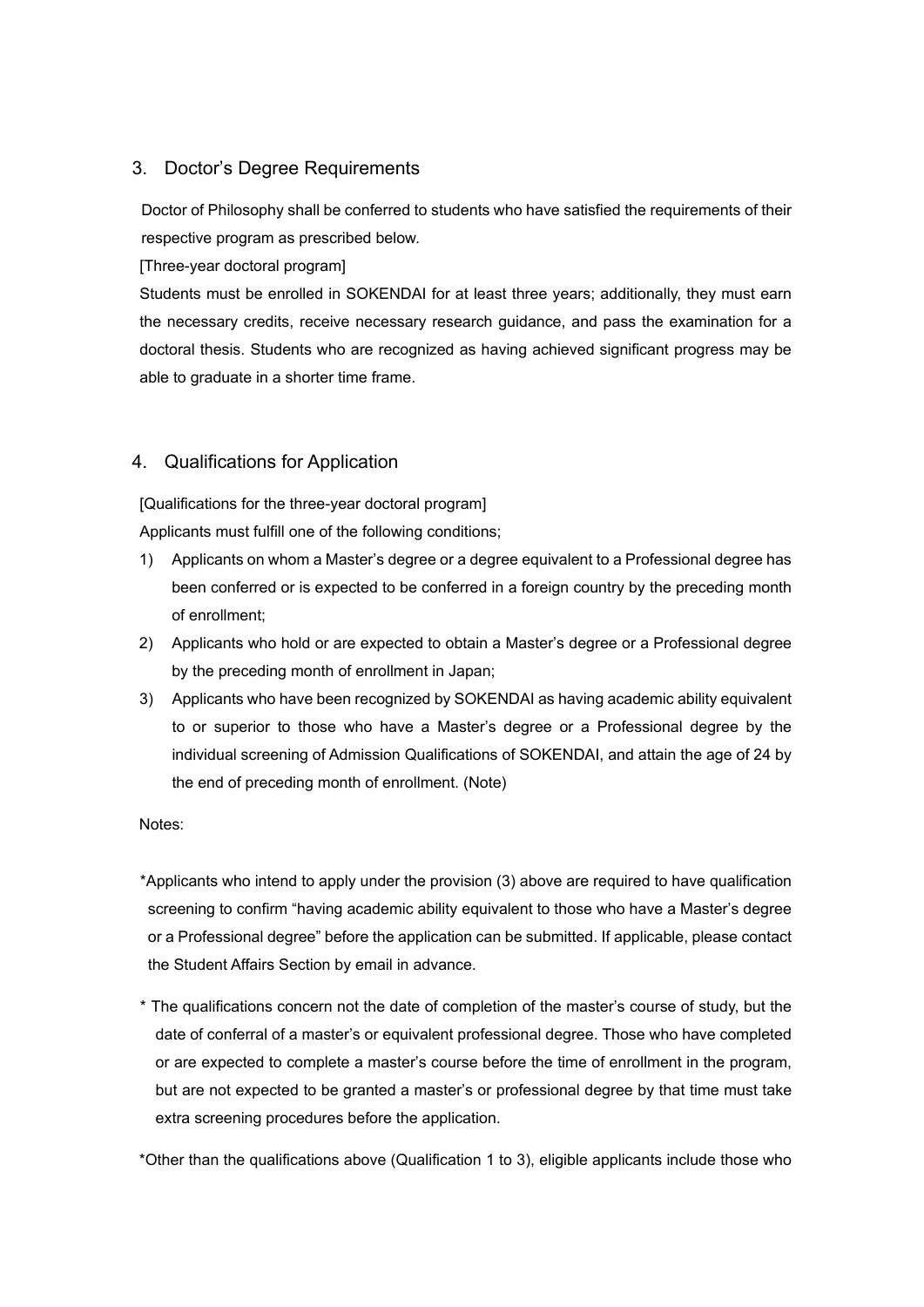otherwise satisfy or will satisfy qualification requirements for admission to SOKENDAI. If you have any questions regarding the qualification for admission, please contact the Student Affairs Section in advance.

# 5. Application Procedures

[Application Period]

September 15 2020 – October 14 2020\*

\*The application must arrive no later than the last day of the application period without fail.

### [Application Method]

Please contact a faculty member of the department whom you would like to study under in advance. The complete set of application documents must be submitted **by registered express mail or a similar service.** 

The application must reach SOKENDAI no later than the last day of the application period. Mailing address;

 Student Affairs Section, Division of Academic and Student Affairs The Graduate University for Advanced Studies, SOKENDAI Shonan Village, Hayama, Miura, Kanagawa 240-0193 JAPAN Telephone number +81-46-858-1526

# 6. Selection Schedule and Method

Screening of application materials. If deemed necessary, an interview with the applicant will be conducted through internet. Applicants will be separately informed of additional selection details after their documents have been submitted.

## 7. Announcement of Result

Preliminary admission and scholarship announcements will be sent in April 2021. Final announcements will be sent by July 2021.

## 8. Contact details for inquiries

Student Affairs Section, Division of Academic and Student Affairs The Graduate University for Advanced Studies, SOKENDAI E-mail:gakusei@ml.soken.ac.jp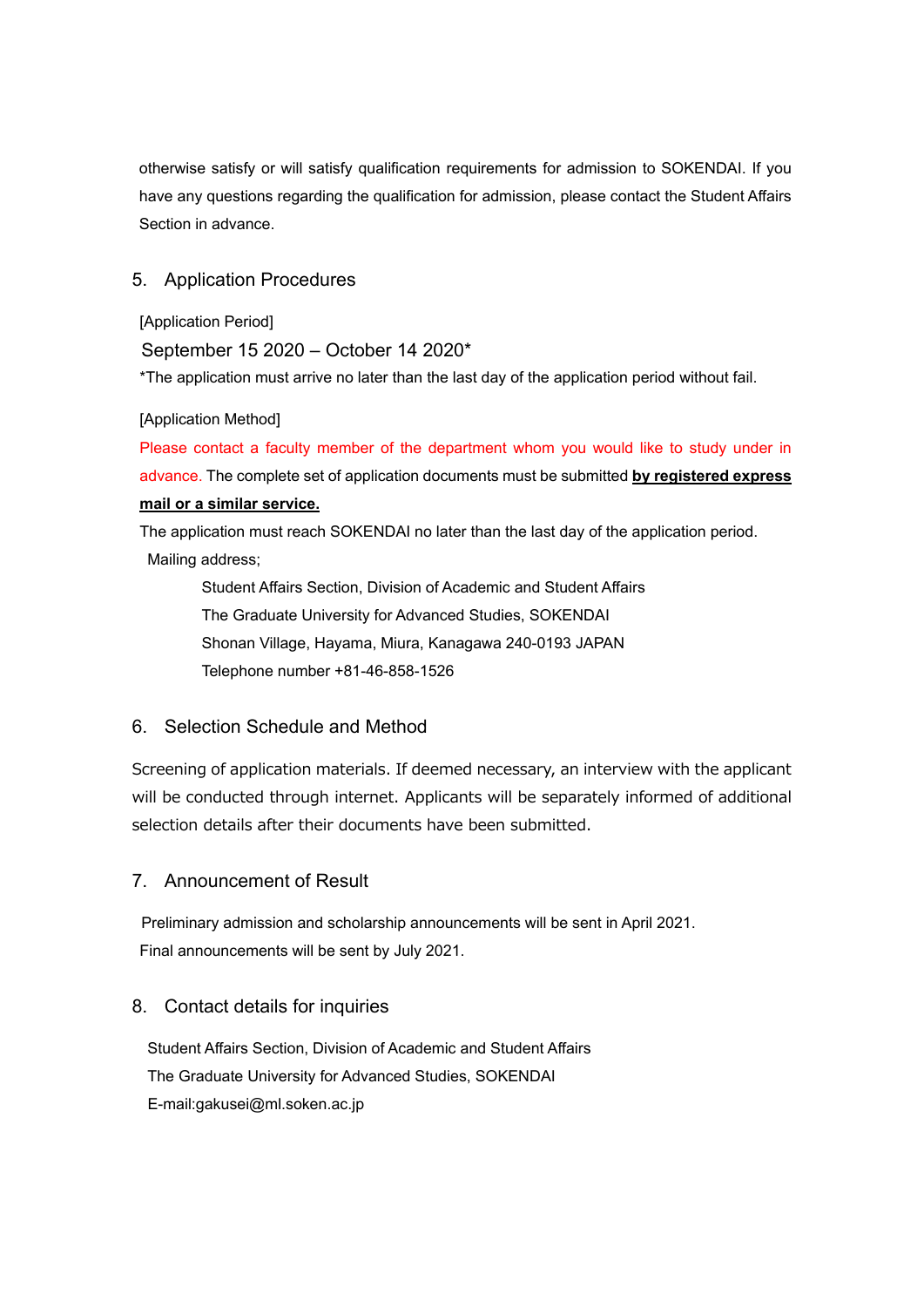Application Guidelines for Japanese Government (Monbukagakusho: MEXT) Foreign Research Student Scholarship 2021 (SOKENDAI Recommendation)

The Ministry of Education, Culture, Sports, Science and Technology (MEXT) offers a Japanese government scholarship to foreign students who wish to study at SOKENDAI by its recommendation as follows.

# 1. Qualifications and conditions

1) Applicants:

The scholarship is offered to new foreign students who have earned the equivalent level of a graduate with outstanding academic performance. The applicant must have a minimum GPA 2.3 or higher and are expected to maintain the equivalent level during the scholarship period.

2) Nationality:

The applicant must hold a nationality of a country that is specified by MEXT. The applicant who holds Japanese citizenship or a nationality of a country that is not specified by MEXT at the time of application is not eligible.

To see the list of specified nationalities, please confirm following webpage. https://www.soken.ac.jp/cms\_upload/specified\_nationalities.pdf

3) Age:

The applicant must be under 35 years old as of April 1, 2021 (The applicant must have been born on or after April 2, 1986.)

4) Academic Background:

The applicant for the five-year doctoral program must have completed a 16-year course of study in the educational institutions of a foreign country or is expected to complete such course of study by September 30, 2021.

The applicant for the three-year doctoral program must have been granted or be expected to be granted a Master's degree or a Professional degree by September 30, 2021.

For the detail, please find "4. Qualifications for Application" in the application guidelines.

5) Study Area:

The study area must be in the same field as the applicant has studied or in the related one. The field of study must be the one available at SOKENDAI.

6) Language ability:

The applicant must fulfill following status.

a) Holds an English proficiency test score equivalent to B2 or above on the CEFR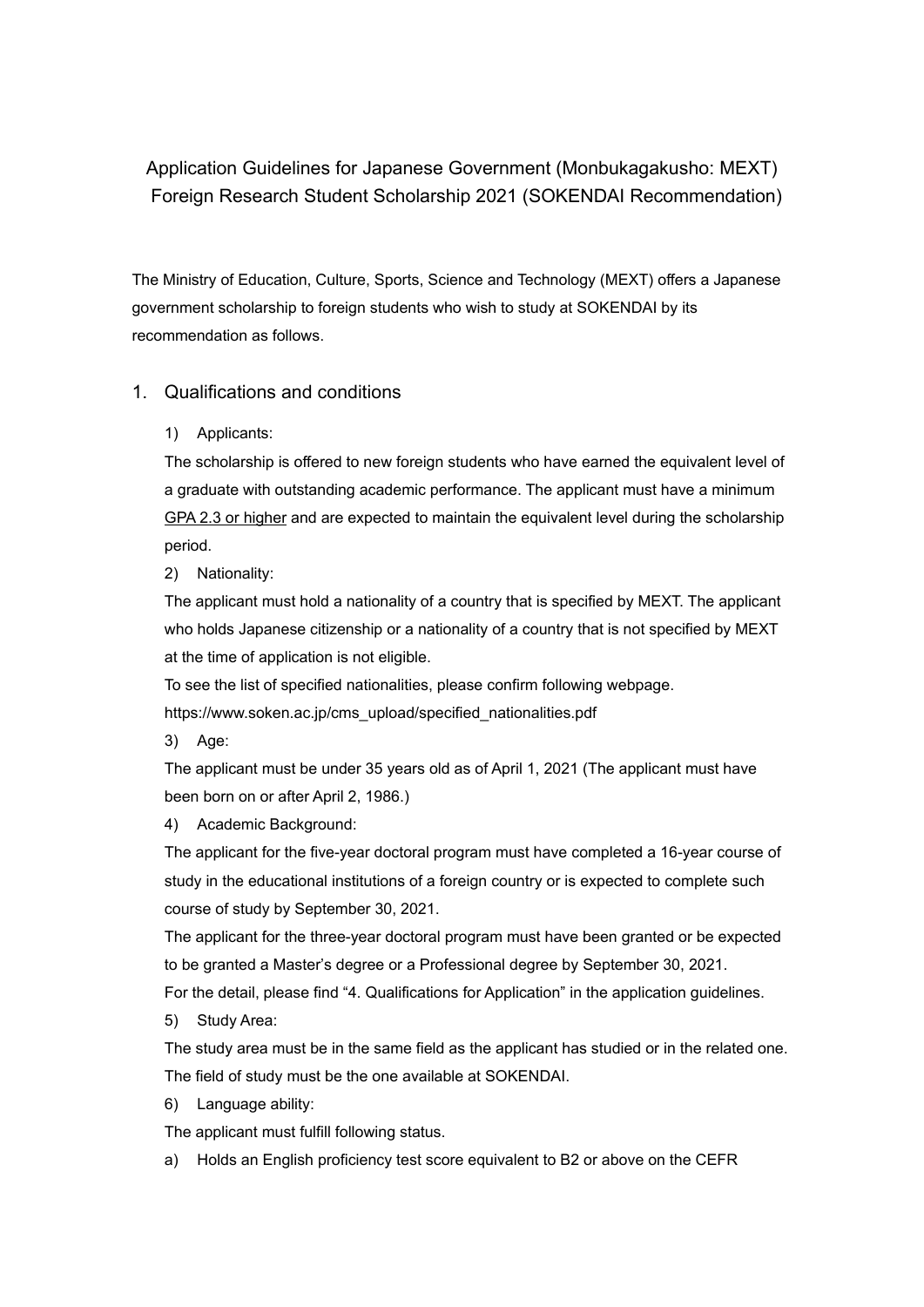(Common European Framework of Reference for Languages). To see the CEFR Equivalency Chart, please confirm following webpage. https://www.soken.ac.jp/cms\_upload/CEFR.pdf

b) Has completed an educational program whose primary language of instruction is English that satisfies the entrance requirements to the Five-year doctoral program or Three-year doctoral program at SOKENDAI

In the fields which requires Japanese language ability (Japanese linguistics, Japanese literature, Japanese history and Japanese law), the applicant must fulfill following status.

- a) Has passed the JLPT (Japanese Language Proficiency Test) with a score of N2 or higher
- b) Has completed an educational program whose primary language of instruction is Japanese that satisfies the entrance requirements to the Five-year doctoral program or Three-year doctoral program at SOKENDAI
- 7) Health:

The applicant must be physically and mentally healthy enough to take graduate studies at a university in Japan.

8) Arrival in Japan:

The applicant must be able to arrive in Japan on the dates designated by SOKENDAI in the period between the middle of September and the beginning of October, 2021 (the applicant who cannot arrive in Japan within the designated period should decline the acceptance. Those who arrive in Japan before the designated date for personal reasons will NOT be provided traveling expenses to Japan).

9) Visa Requirement:

If selected, the applicant will be required to acquire a "Student (ryugaku)" visa in the home country prior to coming to Japan and enter Japan with "Student" status. Therefore, the successful applicant who is already in Japan under a different resident status must change his/her resident status to "Student" by the end of September, 2021 and re-enter Japan with "Student" status. (The applicant who comes to Japan with a visa or resident status other than "Student" will NOT qualify for the Japanese government scholarship. Also, please note that the applicant who changes his/her resident status to any status other than "Student" after entry into Japan will lose his/her status of a Japanese government scholarship student.) Please be informed that there is a possibility that your application for the original resident status may not be approved after the period of MEXT scholarship student. 10) Others:

The student under the conditions stated below will NOT be considered as a candidate.

a) Military personnel and military civilian employees registered on the active list;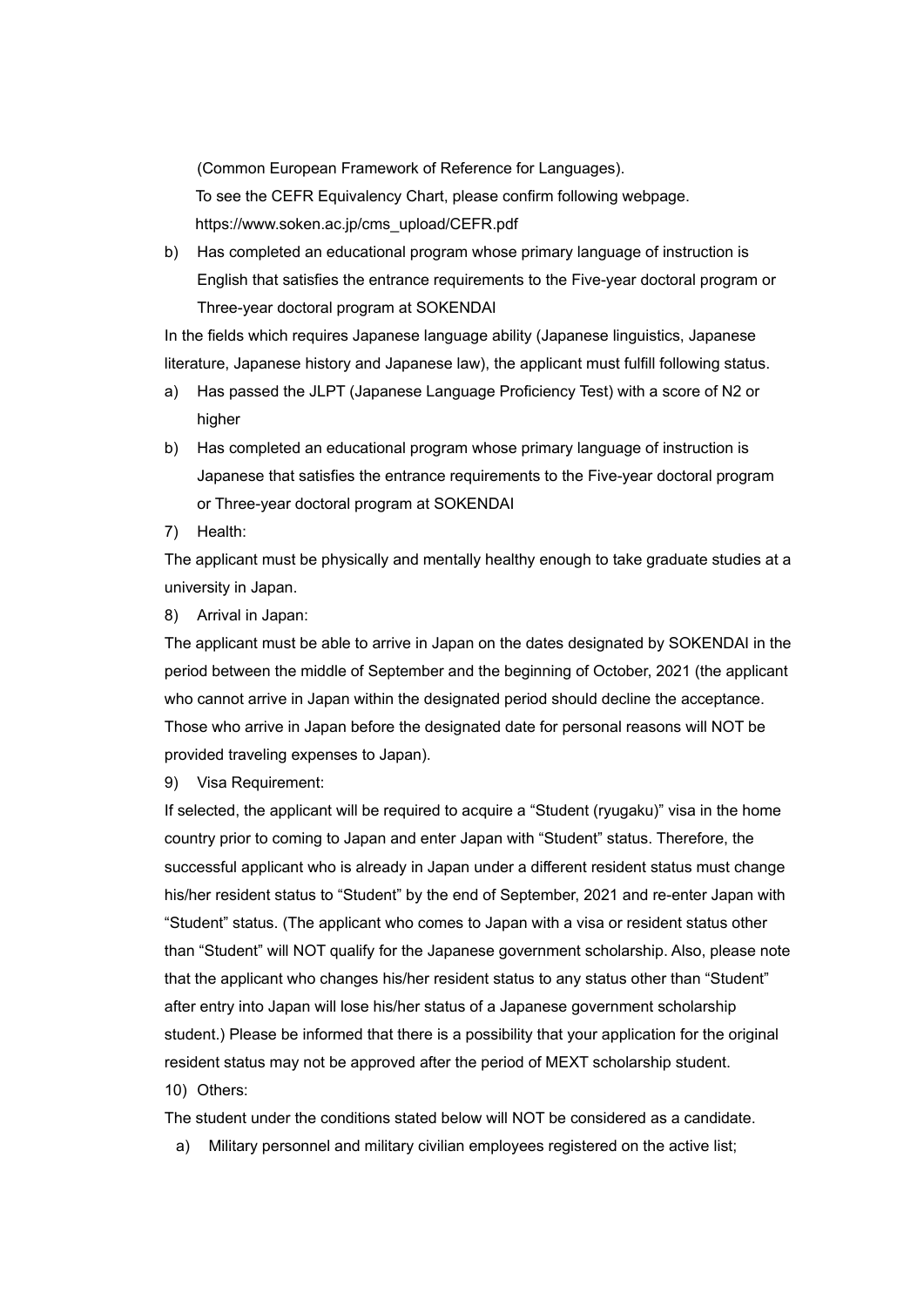- b) The applicant who is not able to arrive in Japan on the appointed dates;
- c) The applicant who has received the MEXT scholarship within the past three years (However; this restriction does not apply to those who have been enrolled as a scholarship student in Japanese language and culture program or as a scholarship student in the Japan-Korea Joint Undergraduate Course for Science and Engineering).
- d) The applicant will not be accepted if he/she applies for another MEXT scholarship.
- e) Applicants will not be eligible for this scholarship if they have enrolled in a Japanese university with "Student (ryugaku)" status at the time of the application and have enrolled/will be enrolled in a Japanese university as a privately-financed foreign student between the time of application and the beginning of the scholarship payment. If applicants who have enrolled/will be enrolled in a Japanese university as a privately-financed foreign student surely know at the time of the application that they will return to their home country before the scholarship period starts and will acquire a "Student" visa and enter Japan with the visa, the preceding paragraph shall not apply to those applicants.
- f) The applicant will not be accepted if he/she has already won a scholarship from another institution (including the government of their home country) other than MEXT.

# 2. Term of Scholarship

1) Three-year doctoral program

If the grantee will directly enroll in the three-year doctoral program after coming to Japan, the scholarship will be payable for three years (standard program term) (starting October 2021 and finishing September 2024.)

# 3. Scholarship Benefits

## 1) Scholarship amount:

The scholarship amount for 2021 has not been fixed yet.

For reference, the scholarship amount for 2020 is as follows.

| <b>Enrolled Program</b>                            | Amount of Stipends per month |
|----------------------------------------------------|------------------------------|
| 1 to 3-year student of three-year doctoral program | 148,000 yen                  |

The amount for 2021 may change depending on the budget conditions.

The scholarship will NOT be paid to the grantee who takes a leave of absence from the university or does not attend classes for an extended period of time.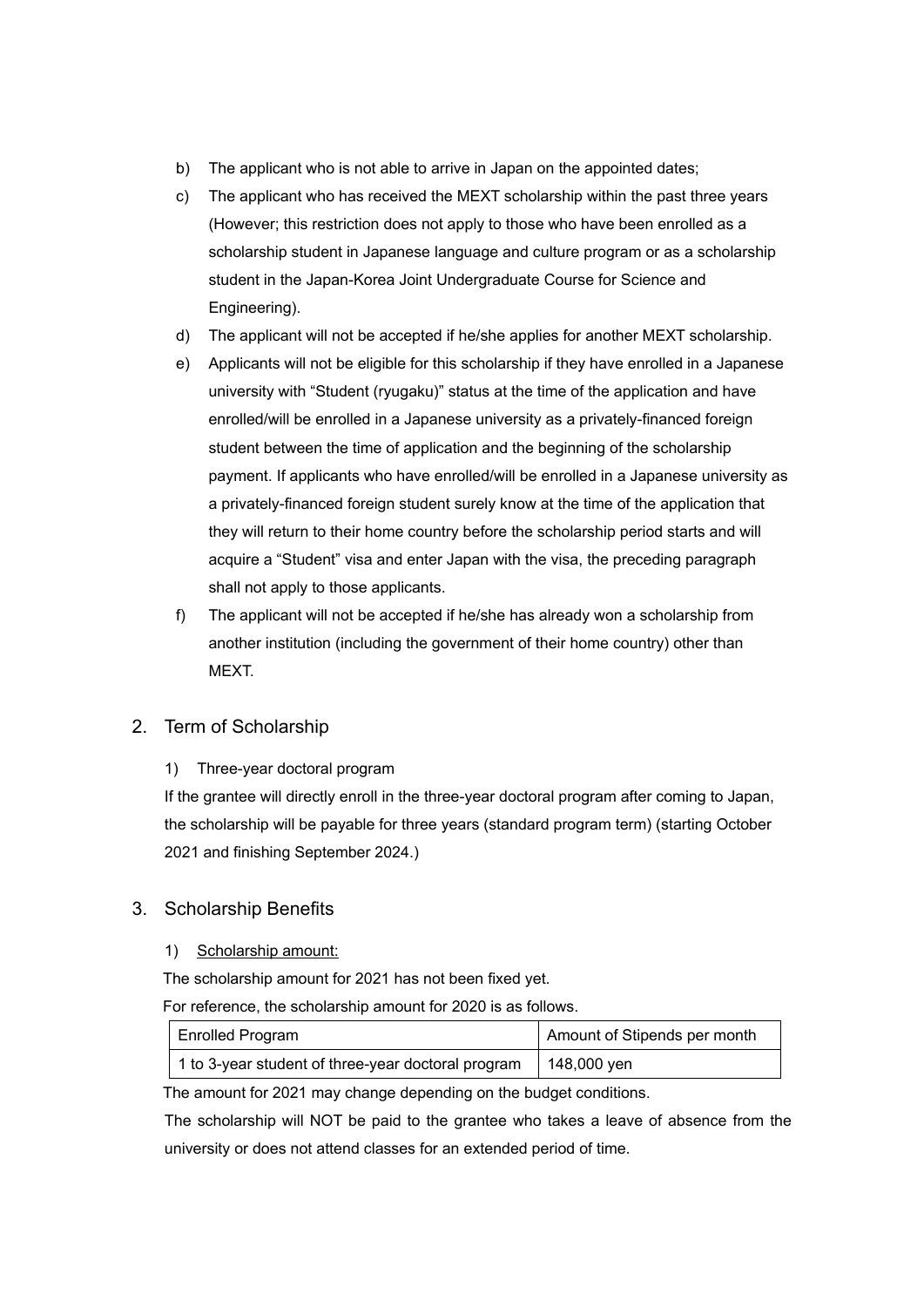#### 2) Transportation to Japan:

According to his/her itinerary and route as designated by MEXT, the grantee will be provided an economy class air ticket from the international airport nearest to his/her home address to Narita airport, or the international airport in Japan nearest to the campus of SOKENDAI where the grantee is placed. Other expenses such as inland transportation from his/her place of residence to the international airport, airport tax, and any special taxes on overseas travel, will NOT be provided. (The address stated in the application is considered as "home address of the grantee".)

\*No air tickets will be issued to the grantee for a route from any countries other than the country of his/her nationality.

#### 3) Transportation from Japan:

For the grantee who returns to his/her home country by a specified date after the period of his/her scholarship has ended, MEXT will pay for an economy class air ticket from Narita airport or the international airport in Japan nearest to the campus of SOKENDAI where the grantee is placed to the international airport nearest to his/her home address.

\* The grantee should purchase air travel insurance at his/her own expense.

\* The airports for departure and return should be in the country of the grantee's nationality.

#### 4) Tuition:

Fee for the matriculation and tuition at SOKENDAI will be paid by MEXT

## 4. Recommendation and Selection

#### 1) Scholarship Recommendation:

After screening at SOKENDAI, the President of SOKENDAI, recommends applicants who have shown academic excellence to MEXT.

#### 2) Scholarship Selection:

Candidates are screened and selected by the selection committee from a pool of applicants recommended by presidents of all universities in Japan. Based on the result of screening and selection by the committee, MEXT selects grantees and their term of scholarship.

#### 3) Documents to be submitted:

- a) Application Form (Attached)
- b) Field of study and Research Plan (Attached)
- c) Photograph or digital image sized 4.5 cm x 3.5 cm taken within the past six months (Full-faced photograph. When photographed, the applicant must not wear a hat or cap hiding a part of his/her face or head. The applicant must write his/her name and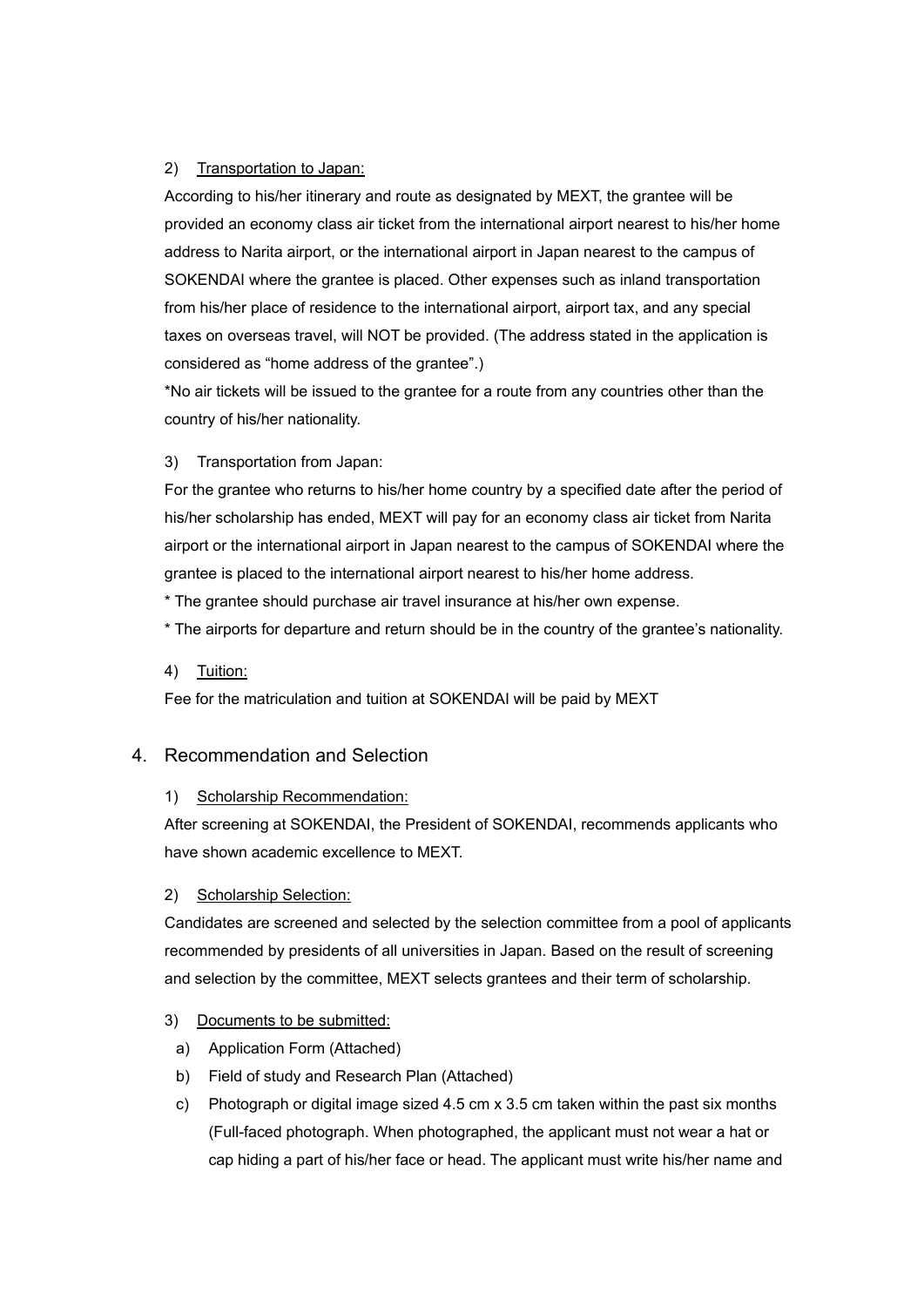nationality on the back of the photograph. )

- d) Proof of nationality (A copy of the applicant's passport is most preferable.)
- e) Certified academic records (originals or certified copies)

The applicant must submit certified academic records of each academic year of all universities attended (issued by the university attended.)

- $\triangleright$  Applicant must submit the Official Transcript from both undergraduate and graduate schools.
- $\triangleright$  Submit Official Transcript of each academic year of all the universities or graduate schools you have attended.
- f) Diploma or degree certificate (originals or certified copies)

The applicants must submit a diploma or degree certificate of all universities attended (or a document certifying that the applicant will graduate from the university by September 2021.)

- Applicant must submit the Certificate of Graduation both undergraduate and graduate schools.
- $\triangleright$  Applicant who has not vet graduated from a university must submit an attested document certifying that the applicant will graduate from the university before entering the doctoral program.
- g) Proof of the applicant's academic level, such as the academic ranking in his/her previous university (e.g., GPA, ABC grading, ranking of academic achievement.)
- h) Dean's recommendation letter from the home institution, addressed to the President of SOKENDAI (original)
- i) Abstracts of thesis If applicant has no thesis or publications, please submit a summary of his/her current research project.
- i) Certificate of English proficiency

The applicant must submit a certificate of language as follow.

Certificate of English proficiency:

- i. Official score report, such as TOEFL, IELTS, TOEIC L&R and S&W, proving that applicants have their English proficiency equivalent to CEFR (Common European Framework of Reference for Languages) B2 level or above. Please note that the applicant must have been taken one of the above test after January 1, 2019
- ii. Certificate that they have completed a master's course in English as main language

Certificate of Japanese proficiency: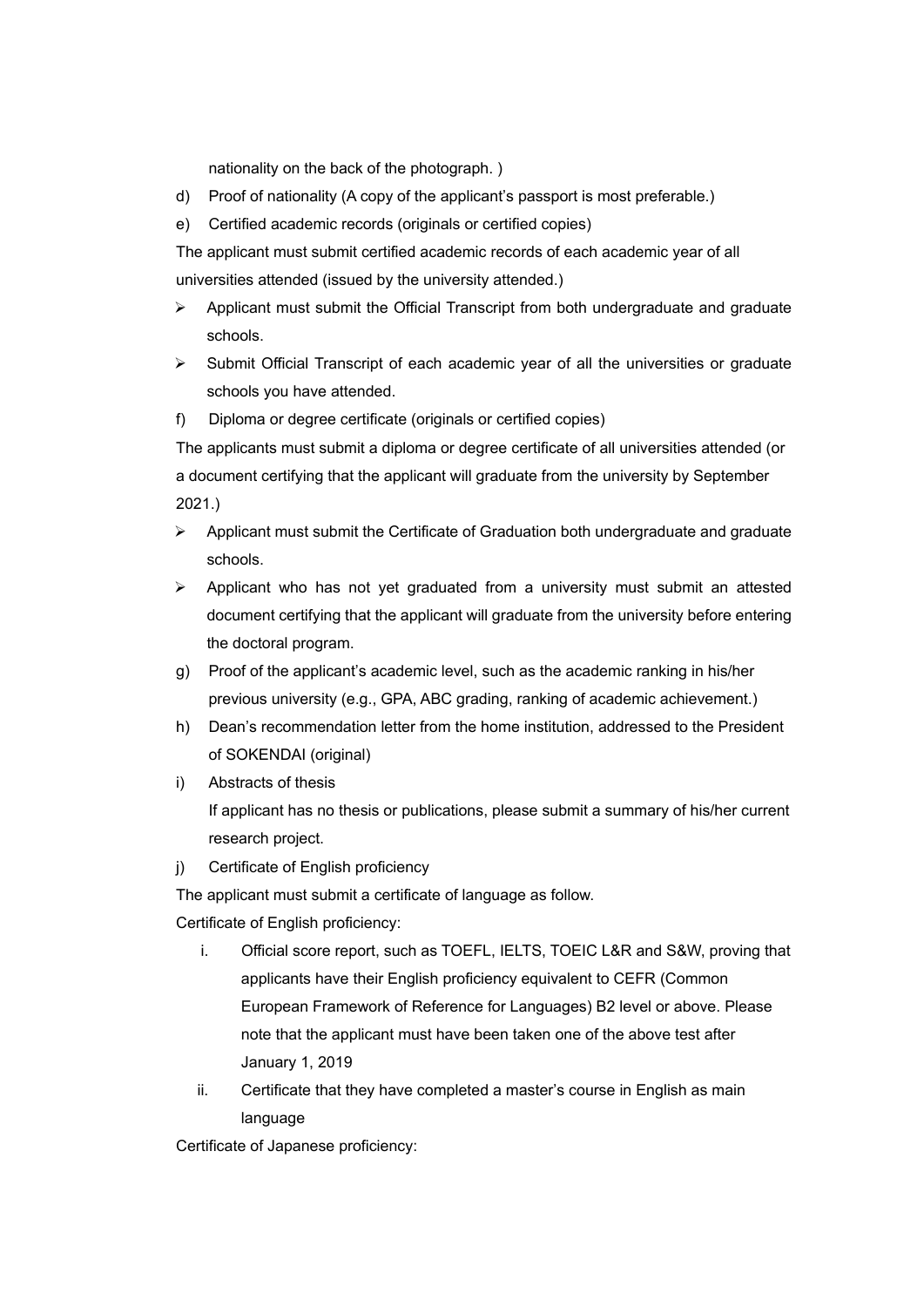- i. Official score report proving that the applicant has his/her Japanese proficiency equivalent to JLPT (Japanese Language Proficiency Test) N2 level or above
- ii. Certificate proving that the applicant has completed a master's course in Japanese as main language

If one of the above tests is scheduled but the result will not be in time for the application, contact the Student Affairs Section, SOKENDAI

k) Proof of the applicant's specific knowledge and capability in his/her field, such as a commendation for research achievement (optional)

## 5. Additional considerations

- 1) The documents above must be prepared in Japanese or English. If the documents are prepared in languages other than Japanese or English, the official English translation must be attached.
- 2) The documents above must be prepared using word-processing software. Print all required documents on A4 size paper. (if possible)
- 3) SOKENDAI does not respond to inquiries regarding the receipt of individual application documents.
- 4) SOKENDAI will not return submitted documents. In the case that a document is not reissuable, please submit an attested (notarized) copy instead.
- 5) Admission may be withdrawn at any time even after enrollment if the application documents are found to be invalid or contain false information.

## 6. Notes

- 1) The recipient of the MEXT scholarship may have his/her scholarship revoked in the following cases. In case the recipient wrongly receives the scholarship under the following circumstances, he/she may be required to return the scholarship for the period.
	- a) When the recipient has made false statements on the application;
	- b) When the recipient violates his/her contractual agreement with MEXT;
	- c) When the recipient has been the subject of disciplinary action at SOKENDAI;
	- d) When it becomes definitive that the recipient will not be able to graduate (or complete the program) within the standard program term because of his/her poor academic achievement or suspension;
	- e) When the recipient changes his/her "Student" visa status to some other status of residence;